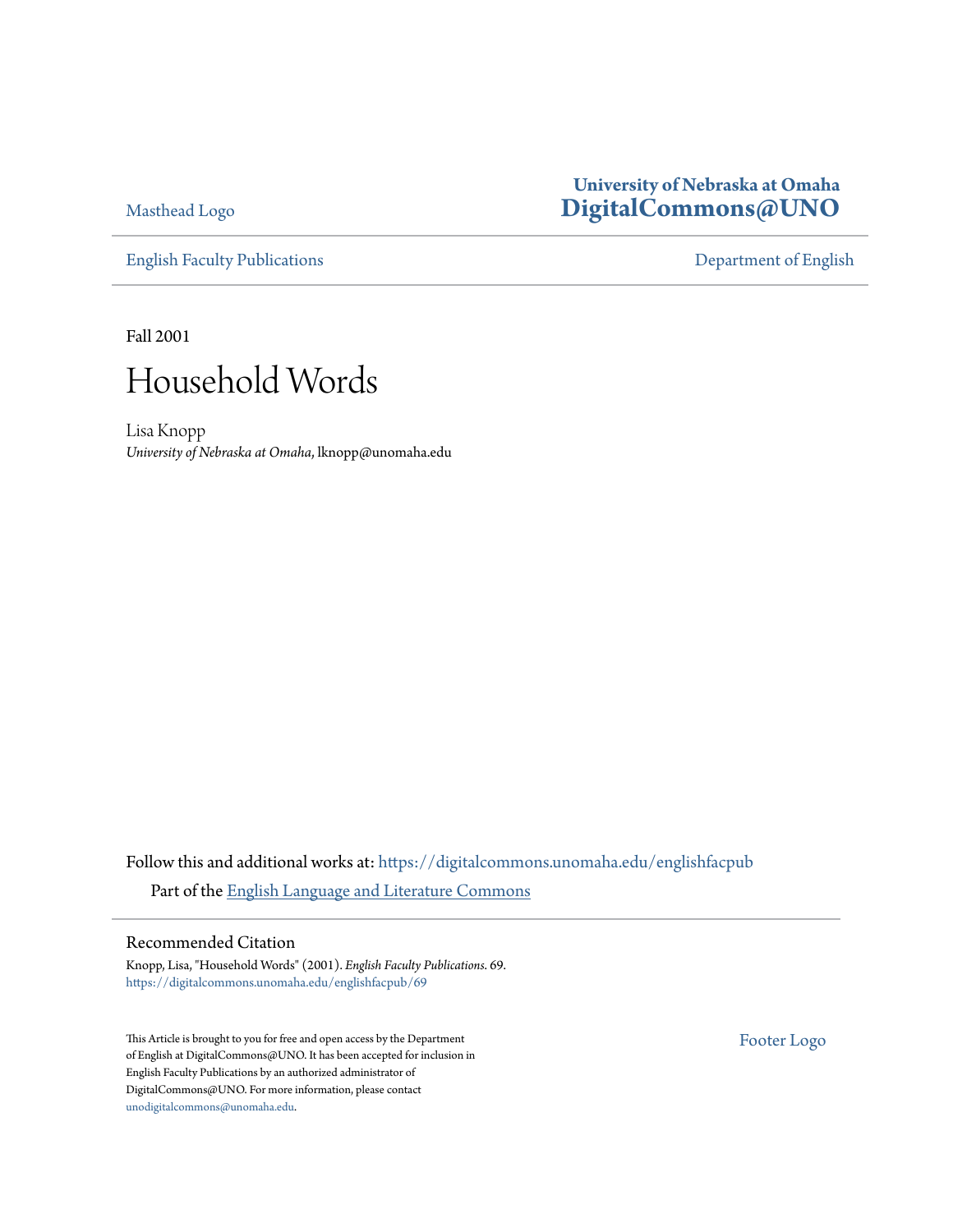# **Household Words**

#### Knopp, Lisa

Volume XL, Issue 4, Fall 2001

Permalink: http://hdl.handle.net/2027/spo.act2080.0040.419 [http://hdl.handle.net/2027/spo.act2080.0040.419]

# I. Home

The Germanic words for home may have been derived from two Indo-European words: *kei*, which means lying or settling down, a bed or couch, as well as something beloved, and *ksêmas*, which means safe dwelling. These linguistic ancestors also yield the Greek *koiman*, to put to sleep, which is the root of *koimeterion*, a sleeping place or cemetery. In time, the word for *home* in several European languages (*ham* in Anglo-Saxon; *heimr* in Old Norse; *háims* in Gothic; *kemas* or *kaímas* in Lithuanian; *caymis* in Old Prussian, etc.) also came to mean a village, town, or collection of dwellings. Home is both a community and a safe beloved place to lay down your living or dead body for the night or for eternity.

Now, we use the word *home* to refer to one's fixed residence, the center of domestic life and interests as well as the center of the neighborhood, city or town, state and region to which one properly belongs, in which one's affections center, in which one finds refuge or rest. But in the past several decades in the United States, Australia, and increasingly elsewhere, *home* also has come to designate a building that is a place of private residence. According to the real estate industry's limited and desacralized definition of the word, *home* is just a physical structure, one's mailing address, for the time being. This makes light of the fact that some of the despair felt by people living in refugee camps or "homeless" shelters is that they are not homeless. They know where home is or was or should be. They know it as the place where they would most prefer to lay their bodies down, the place they dream of when they sleep, a place and circumstance that can't be bought or sold, that persists even when taken from them by bombs, tanks, tornadoes, eviction notices, or wrecking balls.

# II. Hearth

The Anglo-Saxon word *hearth* and what it means has changed little in the past couple of millennia. Then and now, it refers to the brick, stone, tiled, or tamped earth floor of a fireplace. Metaphorically, the hearth refers to the fireside as the center of home and family life.

What strikes me about the word *hearth* is that it contains within it two other Anglo-Saxon words, *heart* and *earth*. Though of different etymological origins, these three words feel linked. In fact, if you circle the two words, *heart* and *earth*, within the word *hearth*, your circles will interlock. Earthen, heart-filled hearth, humankind's first altar.

Instead of tending a fire that converts oxygen and wood into the heat and light that warms bodies, that converts hard, cold, raw food into something more palatable, and that keeps away the terrors of the night, I work for people who give me the money that buys the gas that fuels the motor in the furnace in a corner of my basement and the electricity that fuels the stove in the corner of my kitchen. This is the hearth that I keep. Though my house is too tiny and my income too small, I dream of buying a wood-burning stove or of hiring someone to build a fireplace so that the hearth I keep will be single, near, and more elemental.

In the meantime, to take the edge off my heating bill during the hardest Nebraska winter in many years, I bought a White-Westinghouse electric space heater at K-Mart. When the nine heating rods become radiant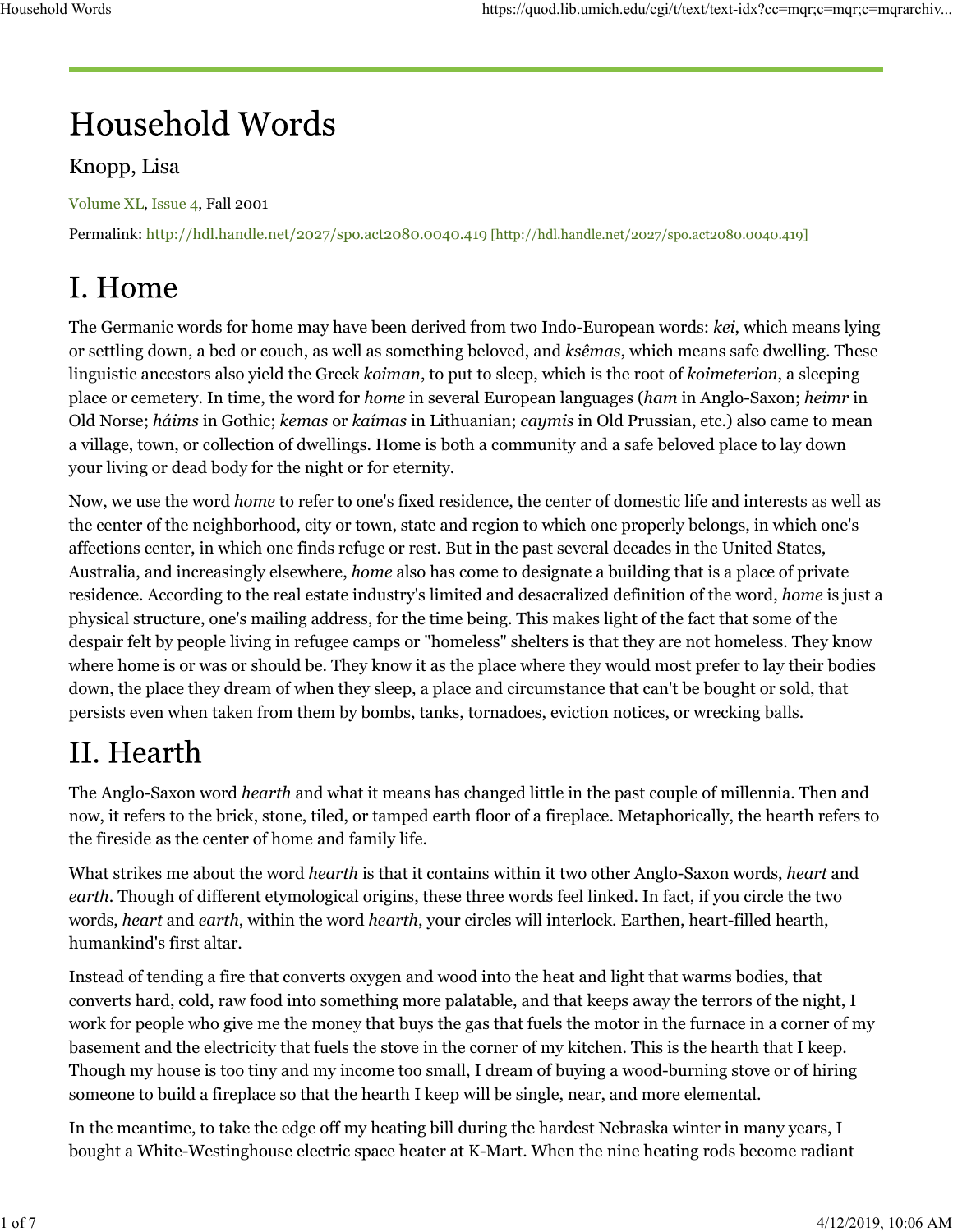orange and the fan blows the heat outward, my children and I gather around it.

# III. Body

The Germanic tribes that settled in England fifteen to sixteen centuries ago had various names for the body: *bodig, feorgbold, feorhhus, flæsgchama, lic*, and *lichama*. But their most provocative name is also a metaphor: *banhus*, bone-house. And by extension, the mind is personified in the Old English narrative of the Biblical *Exodus* as *banhuses weard*, the guardian of the bone-house.

Obvious physical similarities exist between a house and a body: the skeleton of a body corresponds to the frame of a house; bodily cavities to rooms; the various bodily orifices to windows, doors, chimneys, and other points of ingress and egress. To enter a body or house without the owner's permission is an act of aggression, a violation of private, inner space. Yet, this metaphor breaks down rather quickly. A house is a shell or container that becomes inhabitable space when one adds furniture and a source of heat and light. Bodies, however, arrive as inhabited space, possessing all or most of the essentials, even if small, undeveloped, or defective.

While the shape of the houses we inhabit influences how we perceive space, the shape of the body determines how we perceive everything. The body is, in Anne E. Berthoff's words, "our primordial speculative instrument" as well as the source of the images by which we "represent our recognitions." Try to imagine how an earthworm, spider, heron, or cow perceives the world based purely on the number, position, or lack of limbs or eyes.

Yet people have long conceived of the body as the temporary and earthly abode of the soul or mind. In *Gorgias*, Plato wrote that the body is the prison of the soul. The unknown author of *2 Peter* conceives of his body as a shelter or outer covering: "I think it right, as long as I am in this body [*tent* in the Greek], to arouse you by way of reminder, since I know that putting off of my body [tent] will be soon."

At the turn of the millennium we are as convinced of the split between body and mind as were the ancient Greeks, the early Christians, the old Anglo-Saxons. When we fail to meet our own expectations, we say that our spirit is willing but our flesh is weak. When we encounter hard times, we say that it takes everything we've got to keep body and soul together. "Posthuman" artists, extreme body-mind dichotomists, believe that through technology they can transcend the "wet sack" that is the body. The Australian performance artist, Sterlac, had wires inserted into his limbs and organs by which his audience could manipulate his body via the Internet and then watch his responses. "Ping Body" is what he calls this piece of work. (His other works include "Evolving URL Body," "Metabody," and "Extra Ear.") Sterlac says that through his art, "The body becomes hollow, with no meaningful distinctions between public, private, and physiological spaces. . . . One no longer looks at art, nor performs as art, but contains art. The hollow body becomes a host, not for a self or a soul but simply for a sculpture."

Even people who know better have a hard time letting go of the body-mind dichotomy. Candace Pert, the biochemist who discovered opiate receptors and other peptides that are the biochemical units of emotions, says that the peptides and their receptors "float around on the surface of the cells." Yet she confesses that it took her fifteen years before she could believe the deep story in her research: that mind is not just in the brain but "part of a communications network throughout the brain and body." In other words, mind, emotion, and body are in our every cell. The body is at once the guest and the host, the dweller and the dwelling place.

# IV. Sojourner

Within the Old Frisian *sojorner* or *sojourner* is the word *journey*. The Low or Late Latin root of this word is *diurnation*, a day's travel or work. Generally, a journey refers to prolonged traveling; thus a sojourner is one who resides for a while in a place that is not her home among a people who see her as neither native nor alien.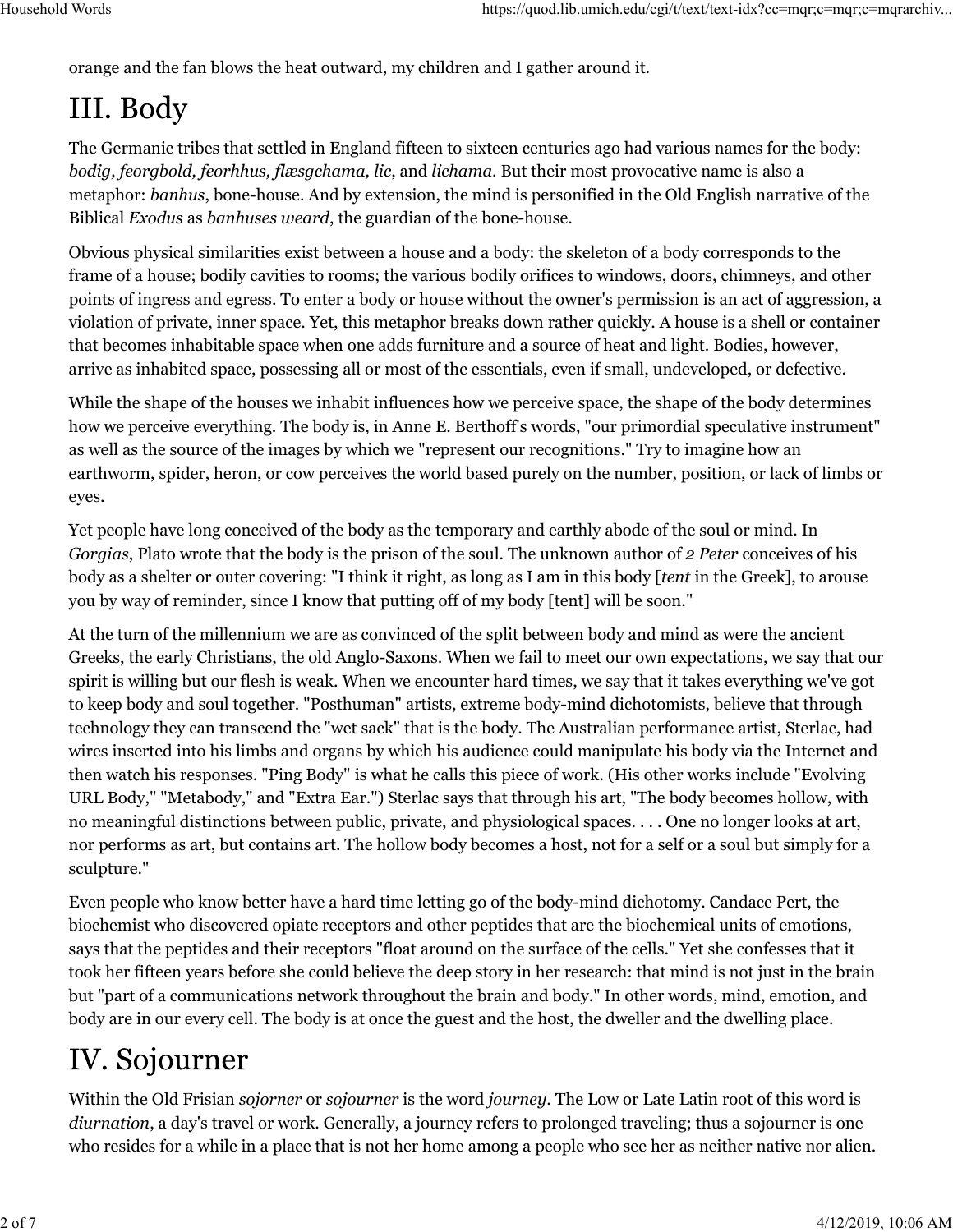A sojourner is someone trying to go home again or trying to find a place and people that could become home.

In the Hebrew scriptures a sojourner is one who lives in mutually responsible association with a community, trading obedience and labor for protection. The sojourner's status and privileges aren't due to kinship and birthplace but to the "bond of hospitality" between host and guest. "The stranger who sojourns among you" was exempt from the ban on eating the flesh of animals who died natural deaths, yet could participate in the assembly, was entitled to equal justice, and was required to celebrate the Sabbath, keep laws, observe festivals, etc. Sojourners gathered wood and carried water for their Israelite hosts.

In a sense, all humans were or are sojourners, since human history is essentially a travel narrative: the story of the migration of one's people from that earliest home in East Africa or the Eden of the imagination to the other side of the river, ocean, plain, or mountain. According to the Judeo-Christian tradition, we are sojourners, just passing through, never completely at home on the earth or in our bodies. God is our host whom we turn to for protection and companionship: "Hear my prayer, O Lord, and give ear to my cry; hold not thy peace at my tears! For I am thy passing guest, a sojourner, like all my fathers." (Psalms 39:12) And sojourners are to be good guests, helping with the supper dishes, not taking too long in the bathroom, accepting that our ways may not be the ways of our host, never completely unpacking our bags.

#### V. Nostalgia

European medical men first diagnosed homesickness in the seventeenth century among Swiss peasants who hired out as soldiers in foreign countries. For some of these mercenaries, homesickness was a fatal condition. In his 1688 medical treatise, *Dissertatio de Nostalgia oder Heimweh*, the Swiss physician Johannes Hofer called this body- and soul-sickening longing for home *nostalgia* (*nostos* meaning homeward journey; *algos* meaning pain or sorrow in Greek). Nostalgia is a longing to go back—to homeland, hometown, house, hearth, family. In short, to wax nostalgic is to yearn to return to that far away, long ago place-time that is home. For me the curiosity is not that some soldiers, immigrants, refugees, nursing home residents, and first-year college students suffer from the insomnia, absent-mindedness, loss of appetite, melancholy, and general wasting away associated with extreme homesickness or home-withdrawal, but that some do not.

### VI. Relic

On a high shelf above the stove, I keep a small wooden box that once belonged to my maternal grandmother, Mae Parris, the last relative of her generation. This box came to me not after she died on July 11, 2000, but after she broke up housekeeping and entered a nursing home—the only time I ever saw her cry. The wood is the color of cedar, though it doesn't smell like cedar. On the top front of the box, "Recipes" is written in green cursive with a cluster of green leaves at both ends of the word. On the bottom front of the box lid are red and yellow apples and a red and yellow pear. Inside the lid is a Bisquick recipe cut from a magazine for Easy Drop Danish Cookies. In the front interior of the box are recipes cut from newspapers and magazines for Hominy Casserole, Lightning Fudge, Cottage Cheese Dressing, Create-A-Crust Apple Custard Pie, Easy Cheesy Turkey Loaf.

Behind the clippings are perhaps 150 index cards, about half of which contain recipes written in Granny's own hand. She wrote legibly and rarely misspelled a word, commendable for a woman who did not go to high school. As I read the cards, I discover a charming quirk: my granny's words start on the line but slant upward, as if moved by the slightest impulse to be airborne. When a "t" appears as the final letter in a word, the tail swings up and back as if to cross the "t" but stops short of this goal and arcs outward instead. Another suggestion of flight.

I do not remember eating many of the foods for which these cards provide instructions: Ham Jambalaya, Carp Burgers, Egg Noodles, Ozark Venison Stew, Carmel Dumplings, Grape Wine with a Balloon, Sauerbraten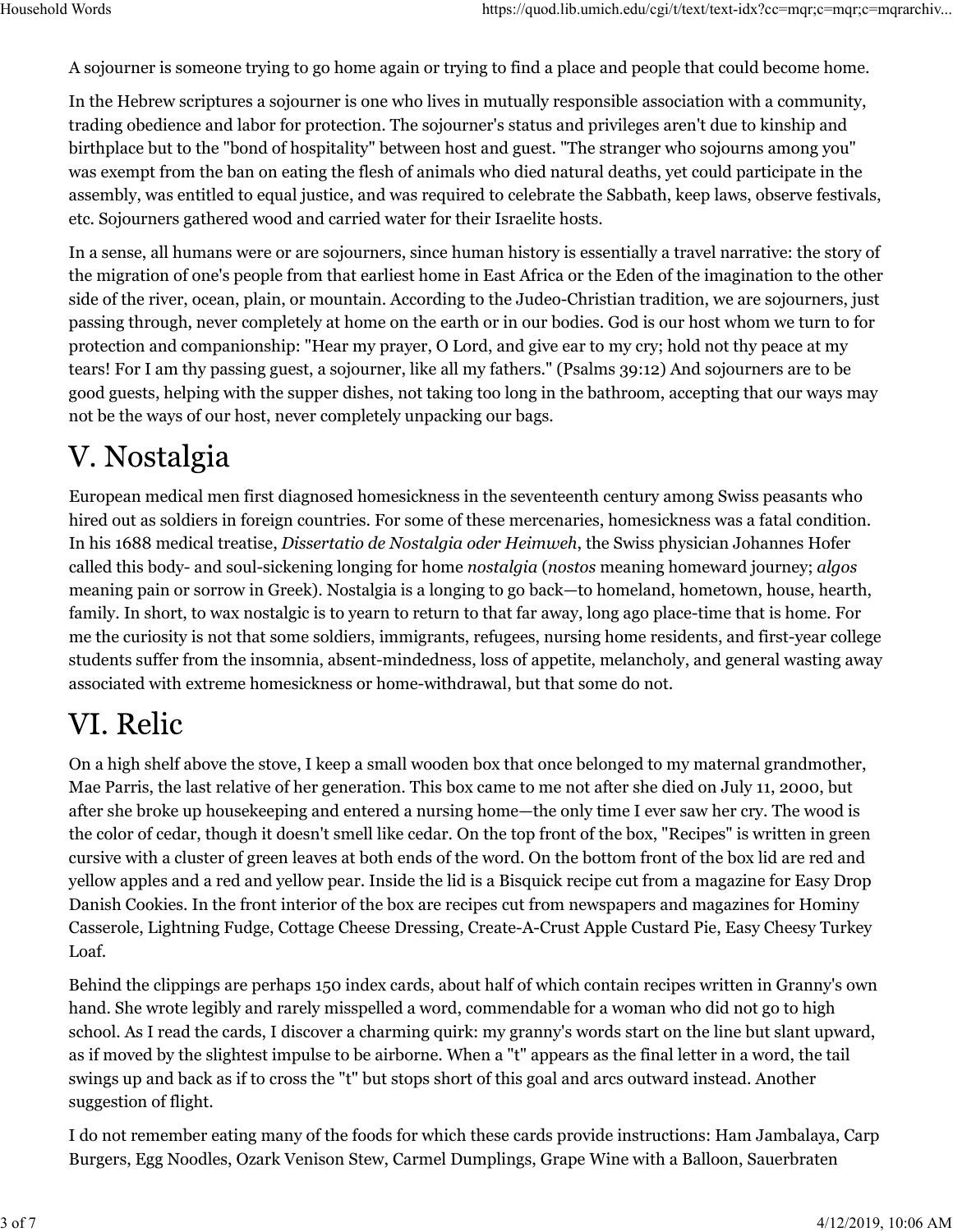Rabbit, Bran and Cheddar Cheese Batter Bread. But the cards remind me that Granny loved anything that included cornmeal (three recipes for corn bread; two for cornbread dressing; one each for cornmeal dumplings, corn dogs, and hush puppies), anything escalloped (cabbage, corn, apples, oysters), moist, fruity cakes (numerous, batter-spattered, edge-worn recipes for apple or peach cakes) and rhubarb pie (two recipes, both for a cream filling).

This keepsake, this surviving fragment, this movable shrine, this relic is a fitting reminder of what I knew about my granny (in her letters to me, I saw her handwriting become looser, more prone to spelling errors and flight as she aged) and that about which I knew little (the hearty noon meals that she cooked for herself and my grandfather). And this recipe box reminds me why the ancient Greeks trekked to those temples claiming to possess Orpheus' lyre, Helen's sandal, or the stone that Kronos swallowed; why medieval Christians sought those shrines claiming to possess John the Baptist's jawbone, Jesus' foreskin, threads from Mary's tunic or a piece of the true cross; why Bob Marley devotees trek to 56 Hope Road in Kingston, Jamaica, where they can see Marley's herb garden, his blender, his rusted bicycle. Pilgrims know that the part is equivalent to the whole, that through a *relic* (the Latin *reliquiæ* means remains) the saint, prophet, martyr, hero, or loved one lives. A single recipe card, say for Ironworker Bean Soup, evokes a kitchen where my grandfather is sitting at the table re-organizing his tackle box, a lost reliquary, and my grandmother is at the counter, chopping onions, garlic, parsley, and celery ("tops and all," the card says) to add to the white beans, ham bone, mashed potatoes, catsup and water simmering on the stove.

### VII. Niche

To the ecologist a *niche* (from *nidus*, Latin for *nest*) is not just the passive receptacle into which eggs are laid and the young sheltered but a statement of dynamic relationship. In his 1936 *Animal Ecology*, Charles Elton wrote that the word *niche* is used to describe "the status of an animal in its community, to indicate what it is doing and not merely what it looks like." *Habitat* is an organism's address; *niche* is its profession, the job it performs in the ecological system.

Figuratively speaking, a niche is "a place or position adapted to the character or capabilities, or suited to the merits of a person or thing." Sometimes one finds her niche ready and waiting; sometimes she must carve it out for herself. What is lacking in this dictionary definition are the mutual adaptations stressed by the ecological definition. If one is to live harmoniously, she must not only consider if the alcove she enters is tall, deep, and wide enough, but if she will complement the contents of other niches, and how she stands in respect to the main events—feasting, dancing, governing, worshipping, passing to and fro.

# VIII. Settle

To make coffee in my green-speckled, Sierra enamelware coffee pot, I add about one-third cup of ground beans to a half pot of filtered water. When the water is hot enough that it begins to roll, the aroma of freshly brewed coffee beckons to me. But it is too soon to pour coffee, since the grounds are still in suspension. I remove the pot from the burner so that the water-saturated grounds will sink to the bottom of the vessel. Several minutes later, I pour dregs-free coffee. I regret that I don't have a glass pot so that I can watch the coffee-water clarify and the grounds sink into a dark, dense layer.

The verb *settle* is derived from the Anglo-Saxon *setl*, a seat, stool, or place of rest. At some point the Old English verb *setl* and the like-sounding Middle English verb *saughtel*, which means to appease or reconcile, became synonymous. Thus, *to settle* means the moving downward of the heavy part or parts or the stilling of disturbing or agitating movements. Sedimentary rock, water-deposited pieces of plants, animals, rocks, and minerals that have settled and compacted, is the foundation of most of North America. One who has settled down has ended her days as exile, refugee, sojourner, pilgrim, or vagabond. One who has settled her accounts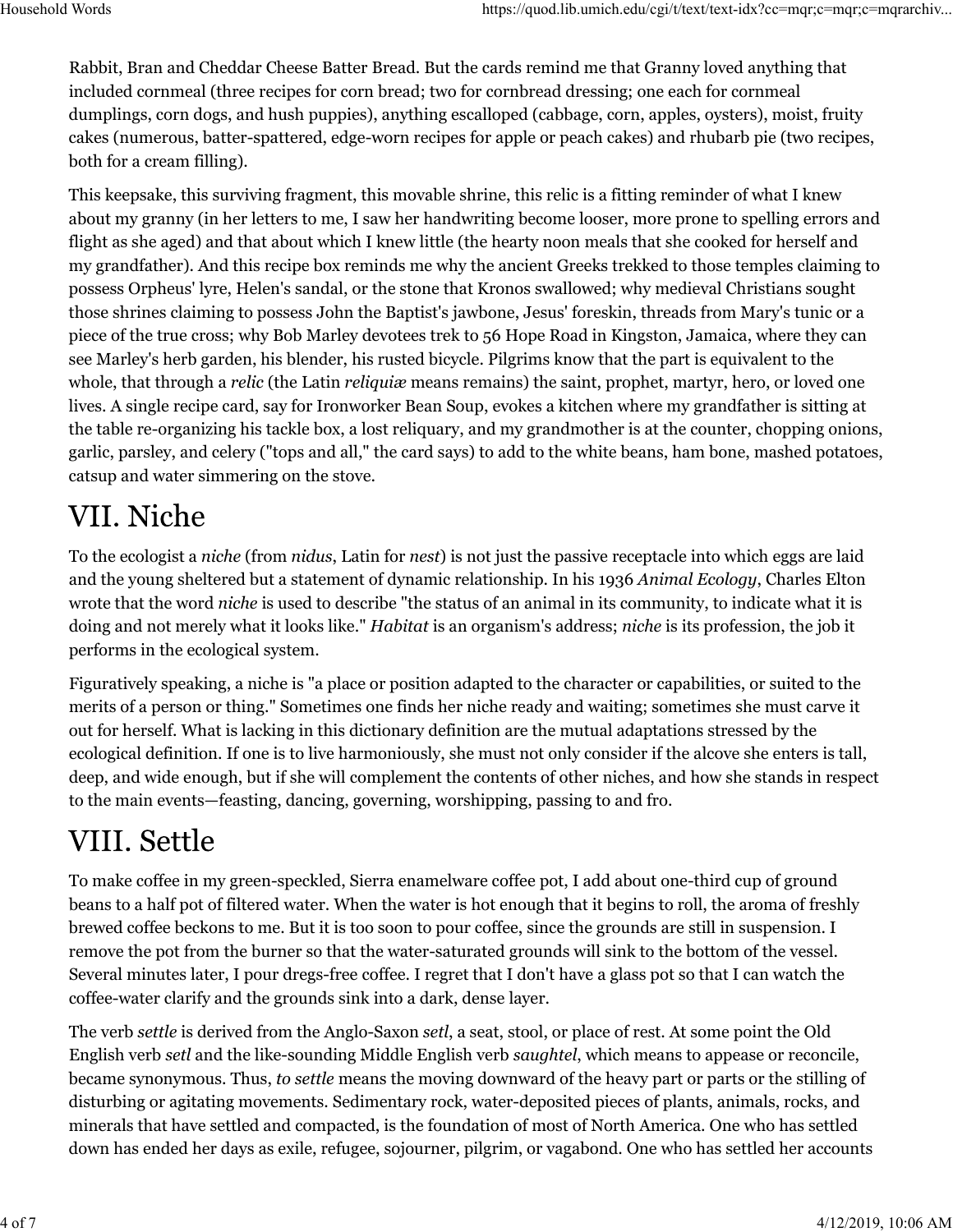has ended the dispute, paid her debts, and is ready to start anew. When rain settles the dust on the road, we open the windows, hang sheets on the line, and enjoy brighter faces, cars, leaves, feathers, sky. What is settled is set and still. But not every stationary thing is settled.

## IX. Citizen

Once, the mass of adults dwelling in the United States were referred to as "citizens." A citizen, from the Latin *civitatis*, a state city, was a person who, by birth or naturalization, owed allegiance to a geopolitical unit, especially one with a republican form of government, and was entitled to full civil rights. But not so long ago, the media, economists, politicians, and others who comprise the powerful, impersonal "they" to whom we so frequently refer, began speaking of the American people as consumers instead of citizens. Being a consumer is good, we are told, because consumerism, a progressively greater and greater consumption of material goods, is the heart and soul of the American economic system, the very foundation of our freedom.

This new label reflected or initiated a shift in our collective sense of responsibility. While a citizen strives to balance wants and resources, a consumer (to consume is to destroy or devour) feels little or no need to restrain or restore. While a citizen's relationship to the other members of her community and nation is securely bound by a sense of mutual obligations (civic and political duties in exchange for civic and political privileges and protections), a consumer remains outside of this circle. In a nation where so many aspire to be greater and greater consumers, to be little or nothing more than one's preoccupation with the getting of things is considered fruitless only by the radical fringe—those consumed by a passion for self-reliance, deep community, God, art, or the life of the mind.

# X. Neighbor

The Old English *neahgebur* is formed by compounding *neah*, meaning *nigh* or *near* and *gebur*, a *dweller*. Quite simply, a neighbor is one who dwells near you. But what is near? In his 1996 *Home From Nowhere*, James Howard Kunstler defines a neighborhood as "A five-minute walking distance (or quarter-mile) from the edge to the center, thus a ten-minute walk edge to edge, or one-half square mile." Kunstler's definition is too expansive for Mrs. Vasek, who lives two doors down from me. If she steps into her front yard, she has ventured far. Kunstler's definition is too narrow for me. I set out from my house each day for a three-to-six-mile walk, heading in whichever direction exerts the strongest pull that day. This is my neighborhood. But is everyone I meet on my city rambles my neighbor?

When the testy lawyer asked Jesus a similar question, Jesus answered with the story of the Samaritan who stopped to help a man of unidentified race, rank, and religion, who had been robbed, beaten, and left for dead at the side of the road—a man ignored by a priest and a Levite, also traveling that road. Since the lawyer knew that he was required by Mosaic law to love his neighbor as much as himself, he probably hoped that this teacher would offer a purely geographical definition. How much easier to love people whom we barely know (perhaps the lawyer and his near neighbors comfortably avoided the depths by only speaking of weather, garbage service, pets, grass, and gutters), but that seem so much like us, than to love those others—the sojourners, the exiles, those left for dead on the side of the road, those on the other side of the ideological fence. While Jesus did not offer an easy, terse, bumper-sticker definition—"Support Your Neighbor. Buy American"—he did offer a geographical definition of sorts. If a neighbor is anyone who extends mercy and lovingkindness to us; if a neighbor is anyone to whom we could extend mercy and lovingkindness, then each person in the parable—the half-dead victim, the oppressed Samaritan, the Samaritan's oppressors—is a neighbor. Therefore, if no one is too far from our home territory, too like or unlike ourselves to be considered our neighbor, then home, the point from which we determine all distances, is everywhere, too.

## XI. Heaven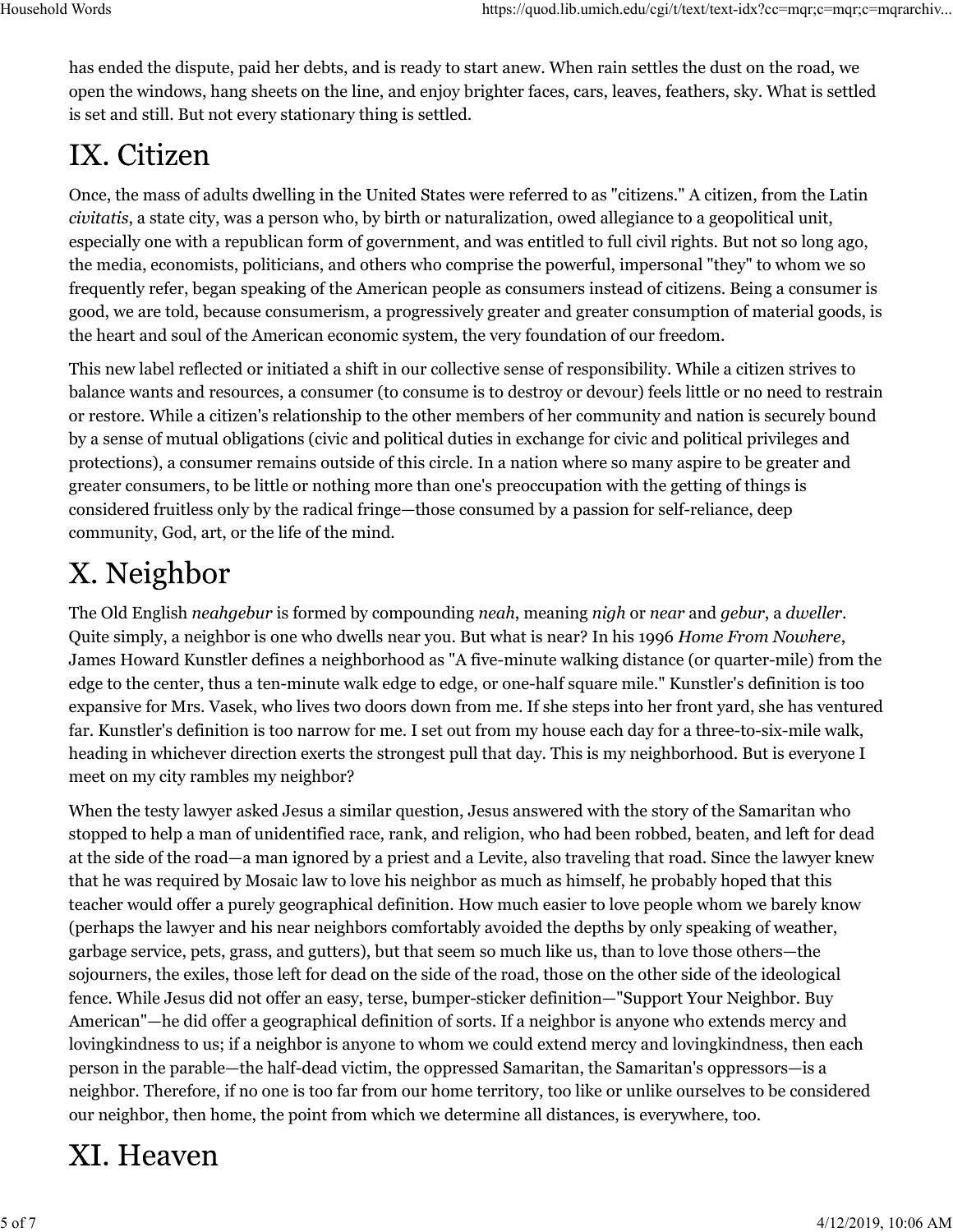The earliest meaning of the word *heaven* was probably spatial: heaven is (or the heavens are) the canopy-like expanse over the earth in which the sun, moon, and stars appear to float. And, too, early people believed that their deities resided up and away in some celestial abode, far from earthly cares and burdens. Siva's heaven was in the highest, most glorious summits of the Himalayas. In Babylonian astronomy the heavens were divided into seven stacked layers, with the seventh heaven being the highest. Both the Hebrews and the Muslims adopted this idea. Thus, Yahweh and the most exalted angels resided in the seventh layer—heaven's heaven. In both the Hebrew and Christian scriptures, heaven is God's throne; the earth is God's footstool.

But, too, heaven is a state of being. It is the goodness, light, and bliss that comes from being in God's presence. In contrast, hell (in Old English *helan*, to hide, cover to conceal) is the place of darkness, evil, suffering, and sorrow: the place where God is not. Many of the biblical passages that mention heaven could either be referring to a literal place not of the earth or to an inner, God-present state. "Blessed are the poor in spirit, for theirs is the kingdom of heaven." (Matthew 5:3) "Provide yourselves with purses that do not grow old, with a treasure in the heavens that does not fail, where no thief approaches and no moth destroys." (Luke 12:33)

The line between literal and figurative language is neither clear nor fixed. "Dead" metaphors, for instance, have lost their tangy metaphoric sense and have become bland literal usages. Time is not money, but because we perceive both as valuable commodities and limited resources, we say that we spend, budget, borrow, invest, waste, lose, or run out of time. Though the Judeo-Christian god has some of the attributes of a father, it is not one. Though nature has some of the attributes of a mother, it is not one.

We forfeit some of our freedom and flexibility when we forget the figurative or non-literal nature of our metaphors. For instance, a belief in heaven as a literal place beyond the blue encourages the attitude that the earth is not one's home. When Woody Guthrie visited the migrant worker camps in California in the 1930s, he found the Carter Family's version of the old Baptist hymn "This World is Not My Home" to be extremely popular:

This world is not my home I'm just a-passing through My treasures and my hopes are all beyond the blue Where many Christian children Have gone on before And I can't feel at home in this world anymore.

According to Guthrie's biographer, Joe Klein, Guthrie believed that the effect of this song "was to tell the migrants to wait, and be meek, and be rewarded in the next life. It was telling them to accept the hovels and the hunger and the disease. It was telling them not to strike and not to fight back." Guthrie was "outraged by the idea that such an innocent-sounding song could be so insidious."

Not fighting for justice is only part of it. If we live as if the world is not our home and that heaven is over yonder, we will always be sojourners, never settling into a place, never putting down roots; nor will we feel compelled to return a portion of what we've been given. If we live as if the world is not our home, we will never embrace the entirety of our being—earth, water, fire, air, as well as quintessence. If we live as if the world is not our home, we will spend our lives waiting for our invitation to the feast to arrive instead of taking our seat at the laden table. To live as if heaven is over yonder is to miss the pieces of heaven scattered before us. Why not fall on our hands and knees and gather as much heaven as we can bear?

Or, Guthrie may have missed the point. Instead of deceiving themselves, those who take the metaphor of the God-filled, heavenly state as a literal, out-of-this-world place, indeed those who take any of their metaphors literally, might be engaging in the ultimate creative act: bringing into existence that in which they have placed